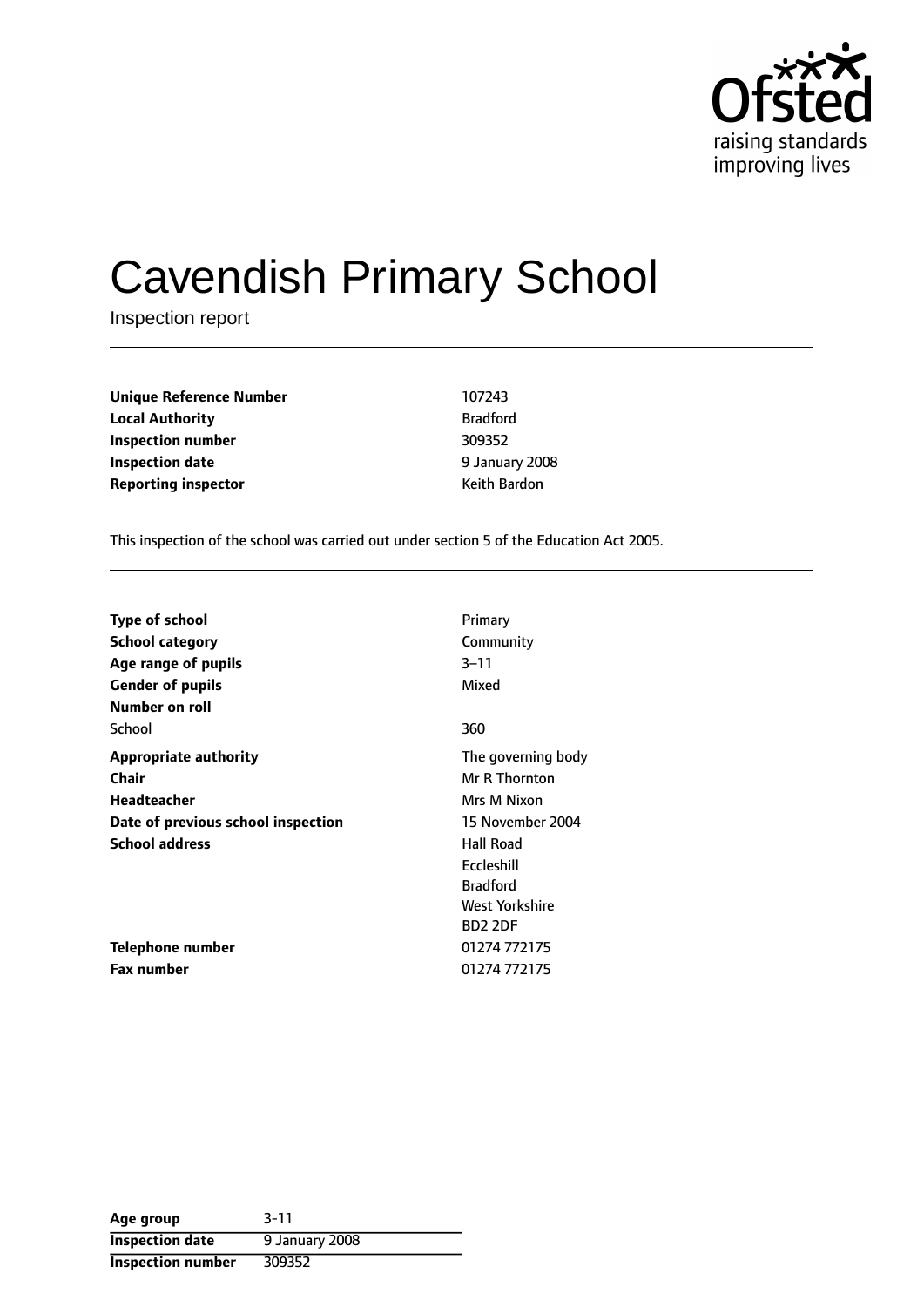.

© Crown copyright 2008

#### Website: www.ofsted.gov.uk

This document may be reproduced in whole or in part for non-commercial educational purposes, provided that the information quoted is reproduced without adaptation and the source and date of publication are stated.

Further copies of this report are obtainable from the school. Under the Education Act 2005, the school must provide a copy of this report free of charge to certain categories of people. A charge not exceeding the full cost of reproduction may be made for any other copies supplied.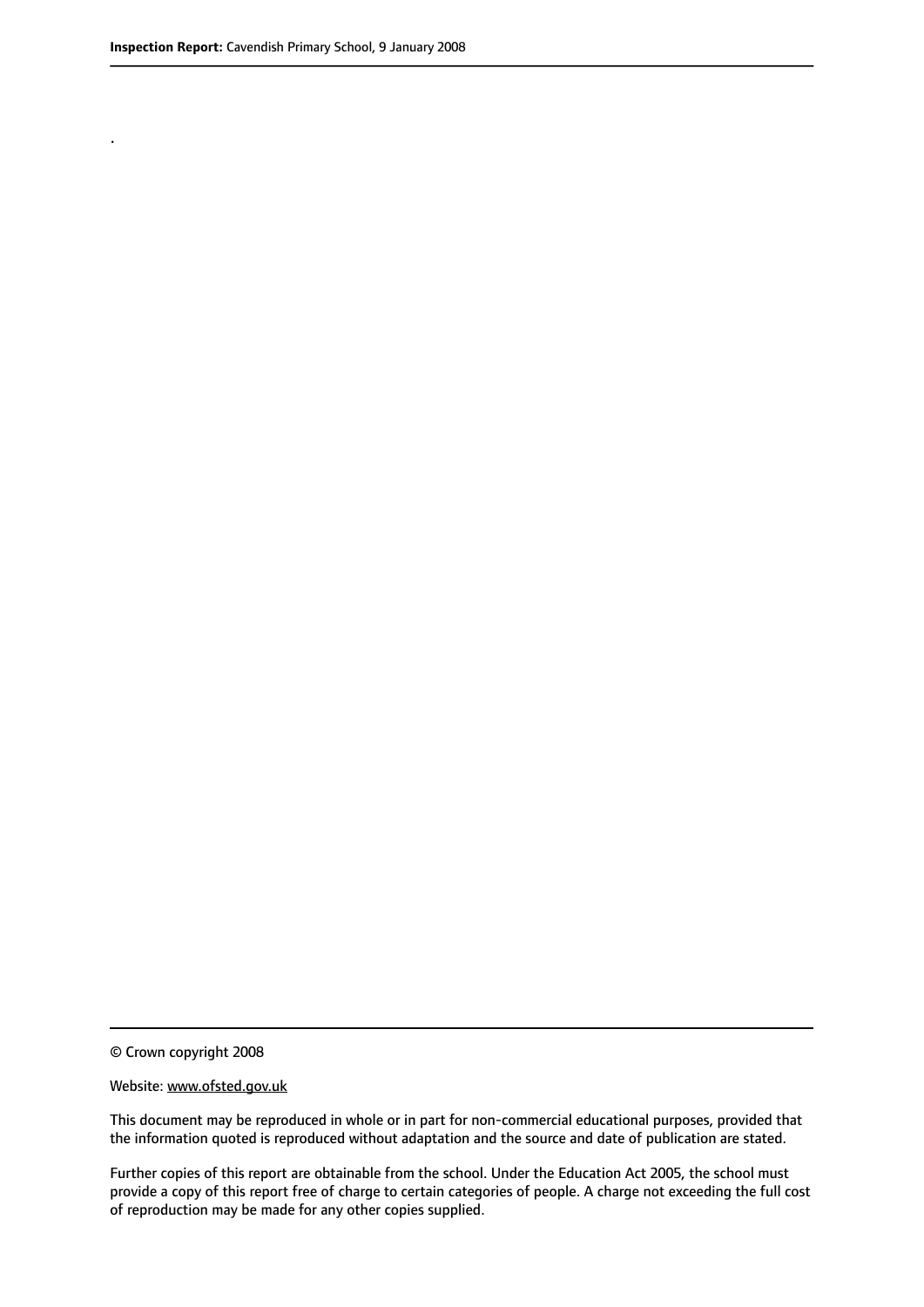# **Introduction**

The inspection was carried out by one Additional Inspector. The inspector evaluated the overall effectiveness of the school and investigated the following issues: standards and achievement, teaching and learning, leadership and management and some aspects of pupils' personal development. Evidence was gathered from the school's self-evaluation, national published assessment data and the school's own assessment records, policies and minutes, observation of the school at work, interviews with senior members of staff and pupils, and the parents' questionnaires. Other aspects of the school's work were not investigated in detail, but the inspector found no evidence to suggest that the school's own assessments, as given in its self-evaluation, were not justified and these have been included where appropriate in this report.

### **Description of the school**

This large primary school serves a disadvantaged area on the outskirts of the city. Most pupils are White British and with a few exceptions speak English as their first language. The proportion of pupils with learning difficulties and/or disabilities is average and there are no pupils with a statement of special educational need. The school has achieved a number of awards: Healthy School, Investors in People, Investors in Pupils and the Basic Skills Quality Mark. The school provides parental support and study support and privately managed year-round childcare is available to pupils.

### **Key for inspection grades**

| Outstanding  |
|--------------|
| Good         |
| Satisfactory |
| Inadequate   |
|              |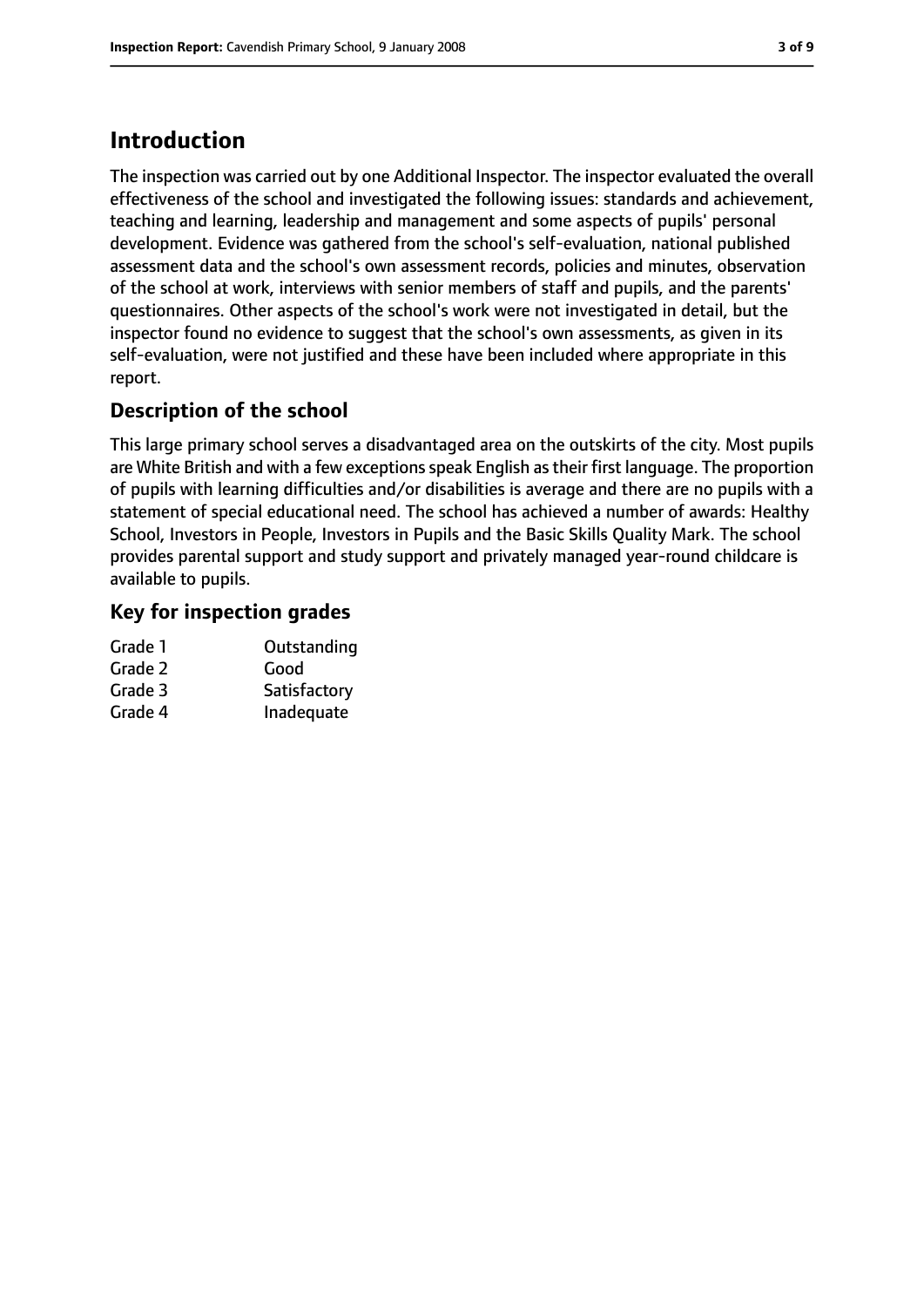## **Overall effectiveness of the school**

#### **Grade: 2**

This is a good school which is led with vision and purpose. Pupils achieve well because staff give very careful thought to their needs and provide them with an education that is lively and stimulating. 'I love school because they let you learn step by step and you can be proud of yourself' is typical of the comments pupils made during the inspection. Parents are equally positive, describing Cavendish as a school 'that cares about its pupils' and staff as'professional, approachable and friendly'.

Many children enter Nursery with skills that are below expectations for their age. They make good progress throughout the school and by Year 6 attain standards that match the national average. Since the last inspection, successful initiatives in the younger classes have improved standards in reading and writing, which by Year 2 are now very close to the national average. After showing an upward trend for a number of years, the results of Year 6 pupils in the national English tests fell in 2007. Although this was a considerable disappointment to staff, their response was typically thorough. Test papers were analysed in fine detail and the mistakes pupils made carefully identified. These centred mainly around the content of pupils' writing, which was not always in the correct style and at times did not maintain the theme well enough from start to finish. Development is taking place and there are early signs of improvement, but standards in writing have further to rise. The school missed the challenging targets it had set for Year 6 pupils' performance in English in 2007, but met its challenging targets in mathematics. Pupils' attainment in mathematics is a strength and standards by Year 6 are consistently at or above the national average. The school has set equally challenging targets for 2008 and is using carefully planned strategies to move pupils towards them.

Pupils are enthusiastic learners who enjoy excellent relationships with staff. Teachers have a good understanding of how pupils learn best and plan interesting activities which engage pupils in making decisions and working things out for themselves. Pupils respond well by thinking hard and sharing their ideas with others sensibly and productively. Working regularly as part of a group enhances pupils' personal skills and lays a solid foundation for the future. Teachers give careful thought to the context in which they set work for pupils so that tasks have meaning and realism. For example, younger pupils were using sweets to help them understand how to use data in mathematics and older ones were discussing the life of John Lennon as the basis for research in history. Both of these activities generated high levels of interest (and not one of the sweets disappeared!).

Pupils make good progress in their personal development and mature into sociable individuals with a strong sense of right and wrong. Behaviour is good and pupils take considerable pride in the awards they receive from the school. Lessons are calm and orderly and pupils pay careful attention to what their teachers say. Although pupils admit they occasionally fall out with each other, they have no concerns about bullying and feelsafe and secure in school. Pupils appreciate the trust the school places in them. School council members utilise the budget they are given very thoughtfully and in full consultation with others. Year 6 pupils take their senior position in the school very seriously and readily give their time to helping other pupils, particularly those younger than themselves. Pupils show respect for staff and feel they can readily approach them with problems or requests for help. They recognise the importance of eating a healthy diet and older pupils in particular are eager to take regular exercise. While pupils' spiritual, moral, social and cultural development is good overall, their understanding of the multicultural nature of modern Britain is limited.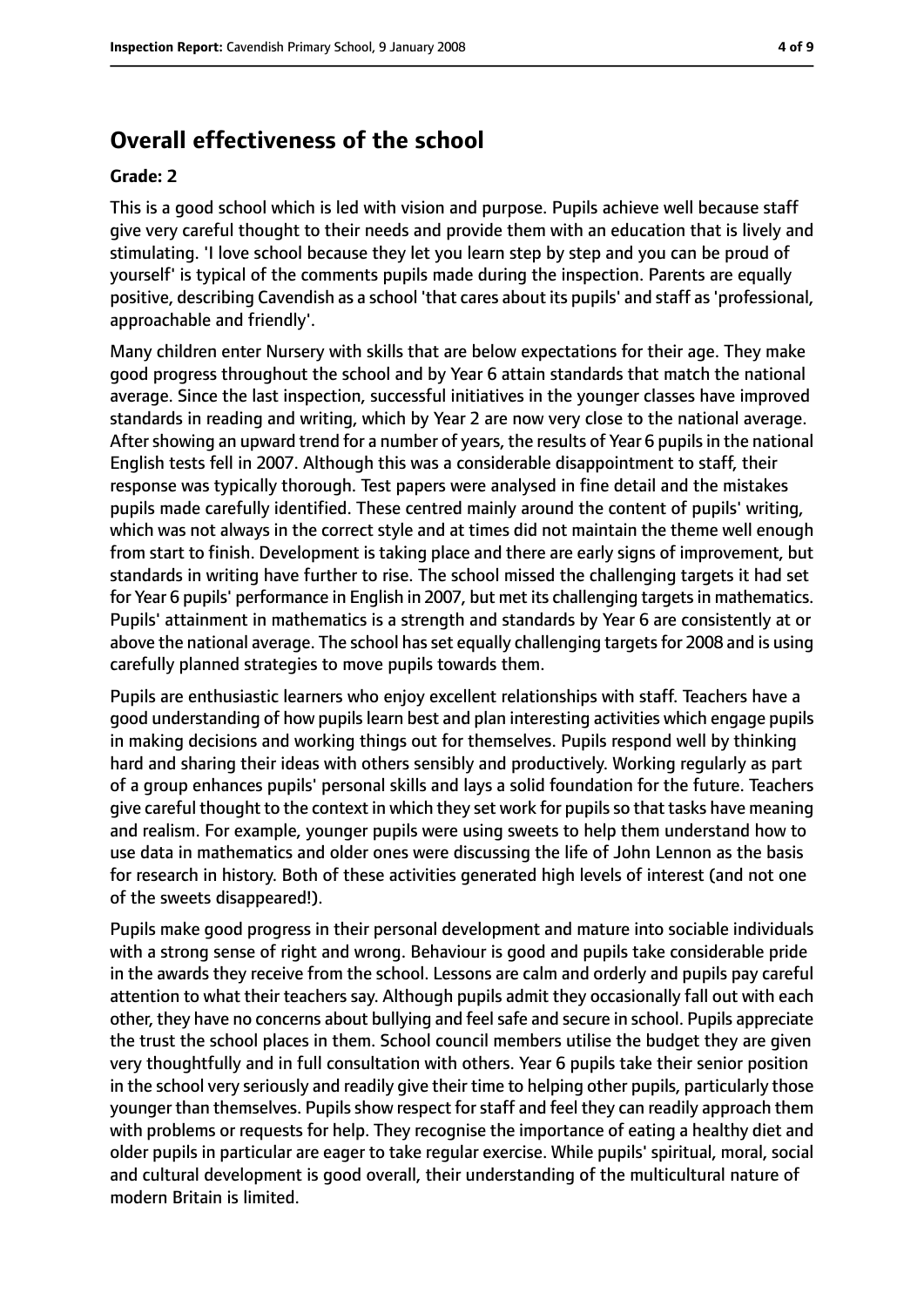Procedures for safeguarding pupils meet requirements. Staff pay close attention to pupils' care and well-being. Systems for supporting vulnerable pupils, including those with learning difficulties and/or disabilities, function effectively. As a result, all pupils make good progress and are able to participate fully in activities. Effective strategies are used to support pupils who are at risk of becoming disaffected which help to raise their self-esteem. Throughout the school pupils are set carefully structured personal targets to assist their learning. They know and understand these well and are able to use them effectively to evaluate their own progress. While pupils' work is marked regularly, teachers' comments often lack the detail of what has been done well and what needs to improve. The school works closely with parents and the local community. Several parents have commented on the valued support they and their children have received from the school. Successful efforts have been made to improve attendance and this is currently in line with the national average.

Systems for checking how well the school is performing are extremely thorough and provide detailed and accurate information. This information is used well by senior staff and governors to plan the school's further development and ensure that it continues to improve at a good pace. At the heart of the school's very positive ethos is the determination of the headteacher and senior staff to equip pupils well for whatever the future may hold for them. To this end they are continually looking for ways to enhance pupils' experiences both within and beyond the curriculum. The team spirit in school is strong, helping to provide pupils with a secure environment in which to learn and develop.

### **Effectiveness of the Foundation Stage**

#### **Grade: 2**

When they first join the Nursery, many children lack the skills and knowledge normally found at this age, particularly in the area of communication and language. Children are taught well in Nursery and Reception and benefit from a wide range of lively and colourful activities well matched to their age and needs. Despite making good progress while in the Foundation Stage, by the end of Reception a significant proportion of children are not yet working securely within the targets for their age in all areas of learning. Management of the Foundation Stage is good and has led to good improvement since the last inspection, particularly in the way in which children's development is assessed and closely monitored. Staff place due emphasis on developing children's communication skills. For instance, Nursery children went on an imaginary train journey, giving and receiving tickets and following instructions to 'drive' the train, while Reception children wrote stories and participated in role play around the theme of 'ice and snow'. Such activities bring children's language skills forward at a good pace.

#### **What the school should do to improve further**

- Improve pupils' ability to write for different purposes and to sustain a theme from start to finish.
- Improve the quality of marking to ensure that pupils have clear information about what they have done well and how they could improve their work.
- Increase pupils' understanding of the multicultural nature of modern Britain.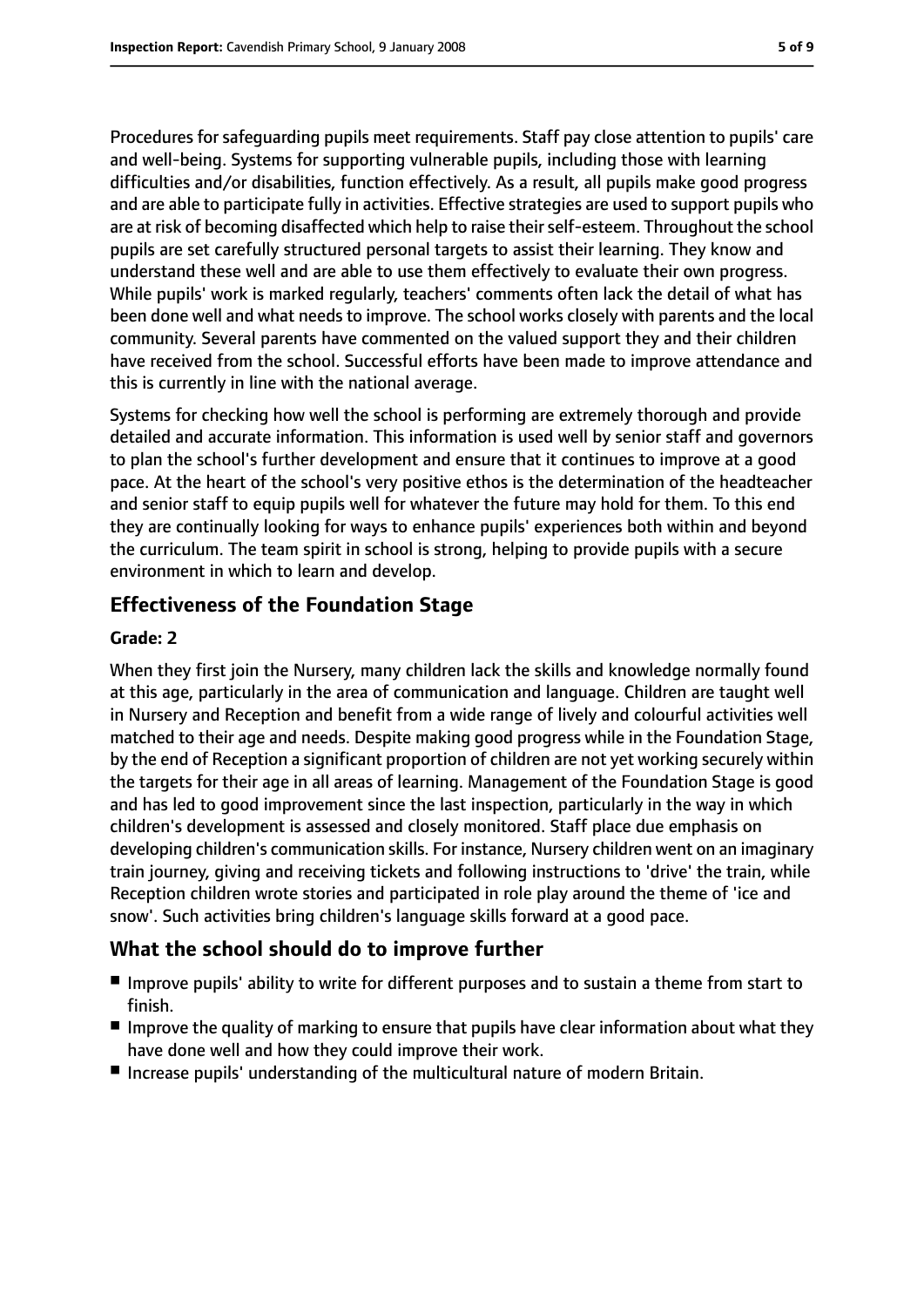**Any complaints about the inspection or the report should be made following the procedures set out in the guidance 'Complaints about school inspection', which is available from Ofsted's website: www.ofsted.gov.uk.**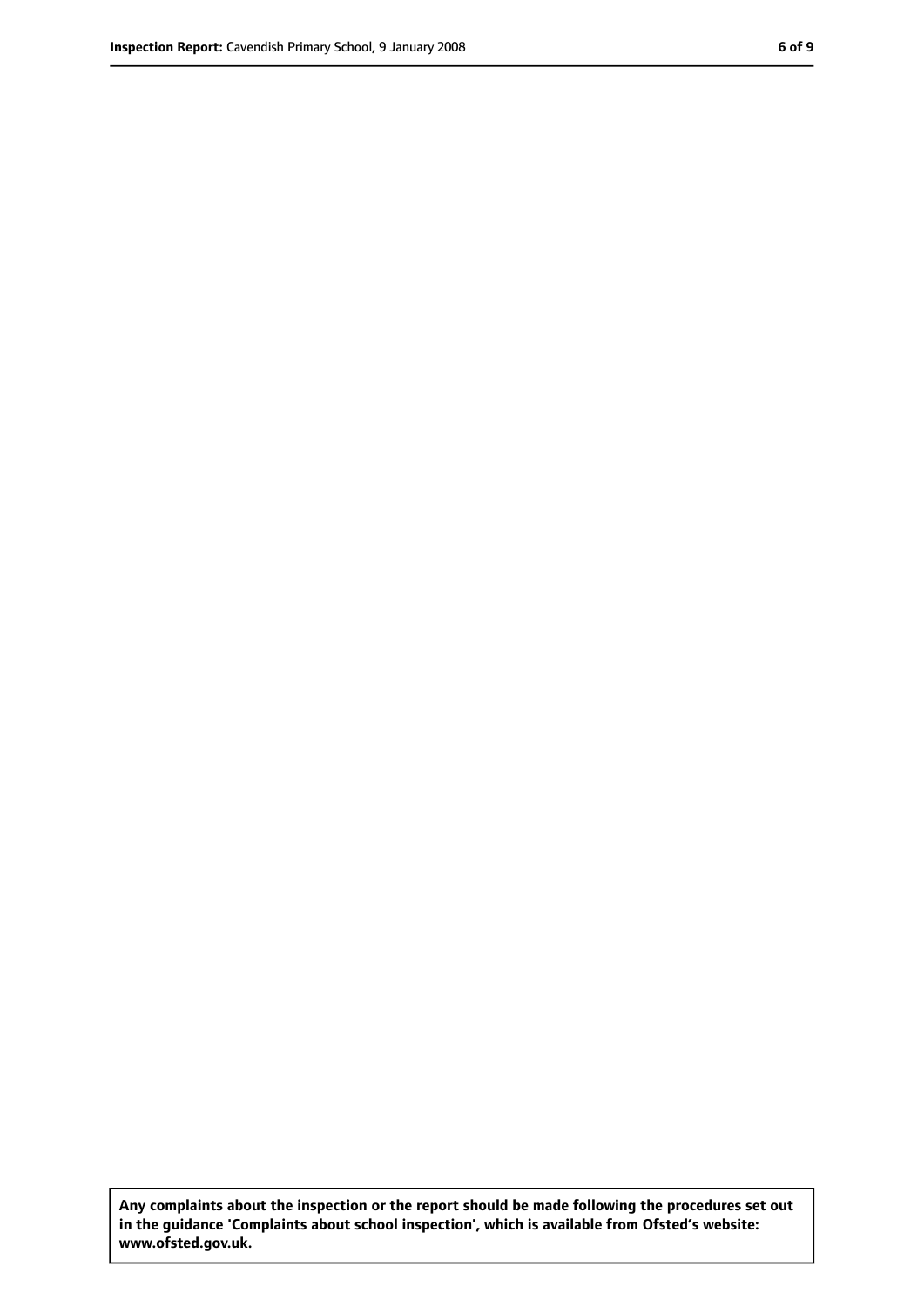#### **Annex A**

# **Inspection judgements**

| $^{\backprime}$ Key to judgements: grade 1 is outstanding, grade 2 good, grade 3 satisfactory, and | <b>School</b>  |
|----------------------------------------------------------------------------------------------------|----------------|
| arade 4 inadequate                                                                                 | <b>Overall</b> |

## **Overall effectiveness**

| How effective, efficient and inclusive is the provision of education, integrated<br>care and any extended services in meeting the needs of learners? |     |
|------------------------------------------------------------------------------------------------------------------------------------------------------|-----|
| Effective steps have been taken to promote improvement since the last<br>inspection                                                                  | Yes |
| How well does the school work in partnership with others to promote learners'<br>well-being?                                                         |     |
| The effectiveness of the Foundation Stage                                                                                                            |     |
| The capacity to make any necessary improvements                                                                                                      |     |

#### **Achievement and standards**

| How well do learners achieve?                                                                               |  |
|-------------------------------------------------------------------------------------------------------------|--|
| The standards <sup>1</sup> reached by learners                                                              |  |
| How well learners make progress, taking account of any significant variations between<br>groups of learners |  |
| How well learners with learning difficulties and disabilities make progress                                 |  |

#### **Personal development and well-being**

| How good is the overall personal development and well-being of the<br>learners?                                  |  |
|------------------------------------------------------------------------------------------------------------------|--|
| The extent of learners' spiritual, moral, social and cultural development                                        |  |
| The extent to which learners adopt healthy lifestyles                                                            |  |
| The extent to which learners adopt safe practices                                                                |  |
| How well learners enjoy their education                                                                          |  |
| The attendance of learners                                                                                       |  |
| The behaviour of learners                                                                                        |  |
| The extent to which learners make a positive contribution to the community                                       |  |
| How well learners develop workplace and other skills that will contribute to<br>their future economic well-being |  |

#### **The quality of provision**

| How effective are teaching and learning in meeting the full range of the<br>learners' needs?          |  |
|-------------------------------------------------------------------------------------------------------|--|
| How well do the curriculum and other activities meet the range of needs<br>and interests of learners? |  |
| How well are learners cared for, guided and supported?                                                |  |

 $^1$  Grade 1 - Exceptionally and consistently high; Grade 2 - Generally above average with none significantly below average; Grade 3 - Broadly average to below average; Grade 4 - Exceptionally low.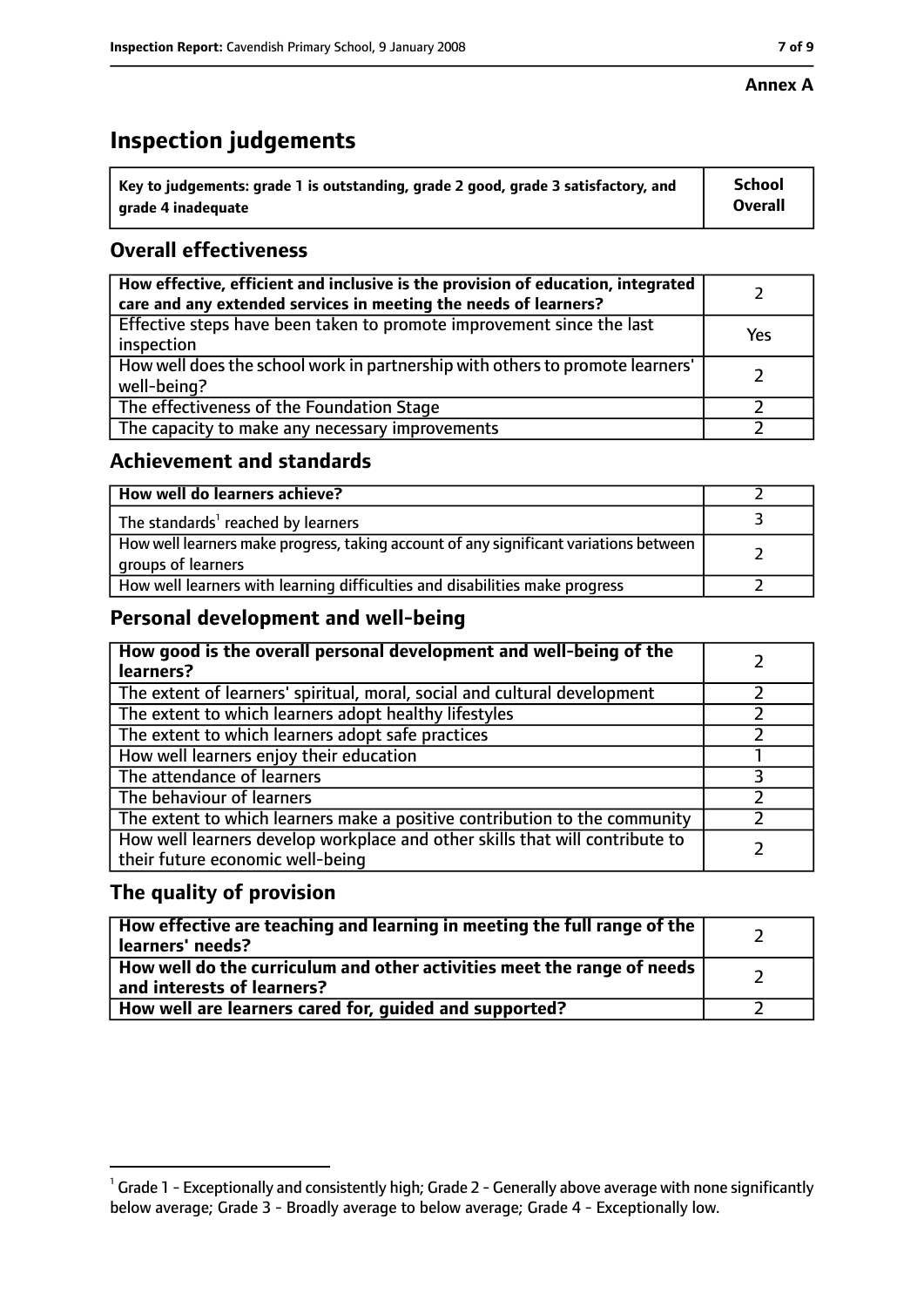# **Leadership and management**

| How effective are leadership and management in raising achievement<br>and supporting all learners?                                              |     |
|-------------------------------------------------------------------------------------------------------------------------------------------------|-----|
| How effectively leaders and managers at all levels set clear direction leading<br>to improvement and promote high quality of care and education |     |
| How effectively leaders and managers use challenging targets to raise standards                                                                 |     |
| The effectiveness of the school's self-evaluation                                                                                               |     |
| How well equality of opportunity is promoted and discrimination tackled so<br>that all learners achieve as well as they can                     |     |
| How effectively and efficiently resources, including staff, are deployed to<br>achieve value for money                                          |     |
| The extent to which governors and other supervisory boards discharge their<br>responsibilities                                                  |     |
| Do procedures for safequarding learners meet current government<br>requirements?                                                                | Yes |
| Does this school require special measures?                                                                                                      | No  |
| Does this school require a notice to improve?                                                                                                   | No  |